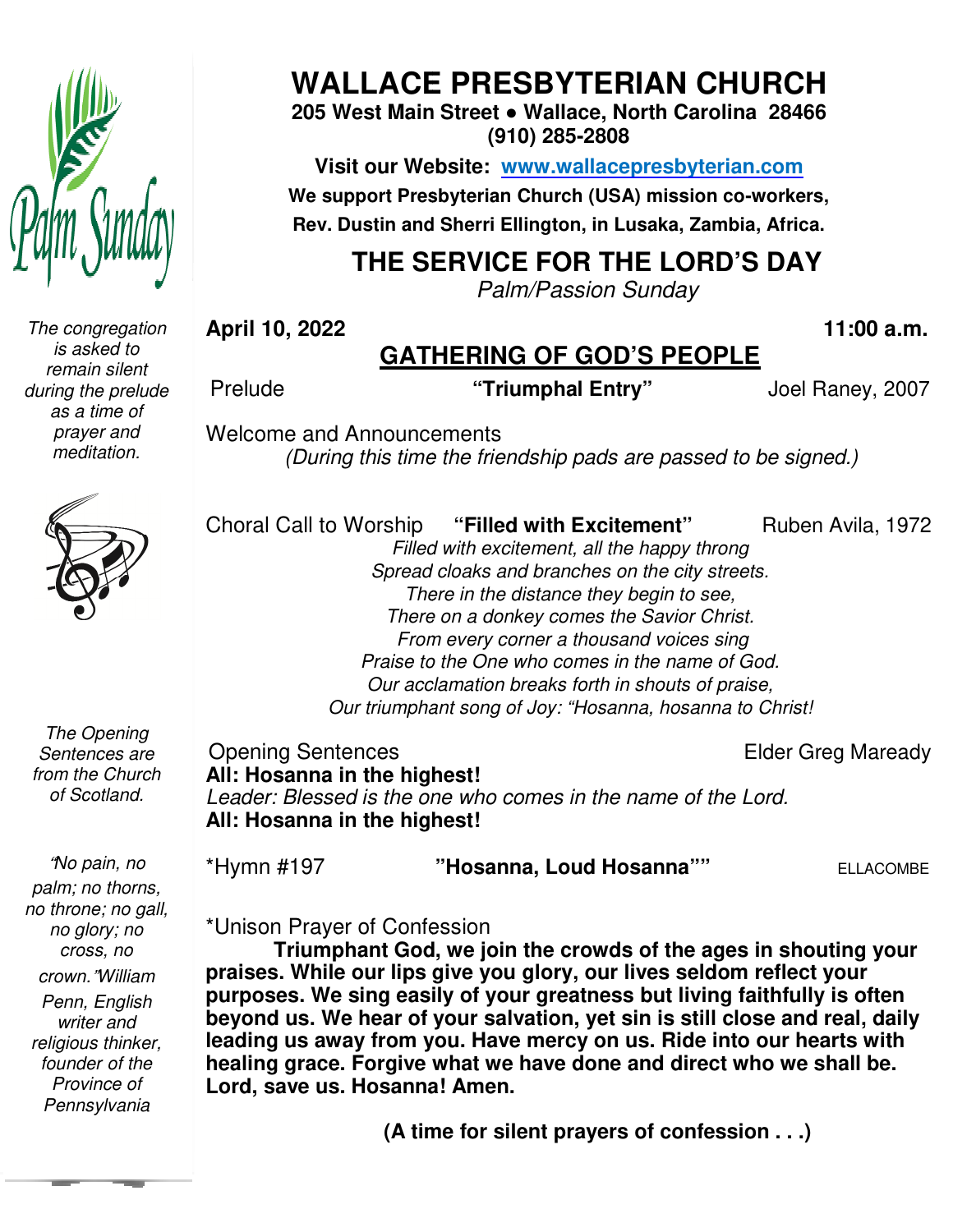*beseech." Hosanna is a Greek word based on two Hebrew words that mean "to save or deliver" and "please, I* 

\*Responsive Assurance of Pardon **All: Blessed is the one who comes with abundant grace and boundless mercy.** *Leader: Blessed is the one who has done for us what we could never do for ourselves,* **All: bringing us life and love forever and ever.**

*Leader: This is good news!* **All: In Jesus Christ we are forgiven!**



 Gloria Patri **Glory Be to the Father Glory be to the Father, and to the Son, and to the Holy Ghost; as it was in the beginning, is now, and ever shall be, world without end. Amen, amen.** 

## **PROCLAIMING GOD'S WORD**

 Children's Sermon

Prayer for Illumination

**Gracious God, illumine these words by your Spirit that we might hear what you would have us hear and be who you would have us be, for the sake of Jesus Christ, the Word made flesh. Amen.** 

Old Testament Lesson *Psalm 118:19-29* Elder Greg Maready Gospel Lesson *Luke 19:28-44* Sermon **Dr. Philip K. Gladden "Not Much Pomp and Lots of Circumstances"** 

A Time for Silent Reflection

Pastoral Prayer with The Lord's Prayer



 **bread; and forgive us our debts, as we forgive our debtors; and lead us Our Father who art in heaven, hallowed be Thy name. Thy kingdom come, Thy will be done, on earth as it is in heaven. Give us this day our daily not into temptation, but deliver us from evil. For Thine is the kingdom and the power and the glory, forever. Amen.** 

## **GIVING THANKS TO GOD**



Presentation of Tithes and Offerings

*Palm Sunday begins Holy Week, a time in the church year when we remember how Christ gave his life in love for the world. Presbyterian Mission Agency*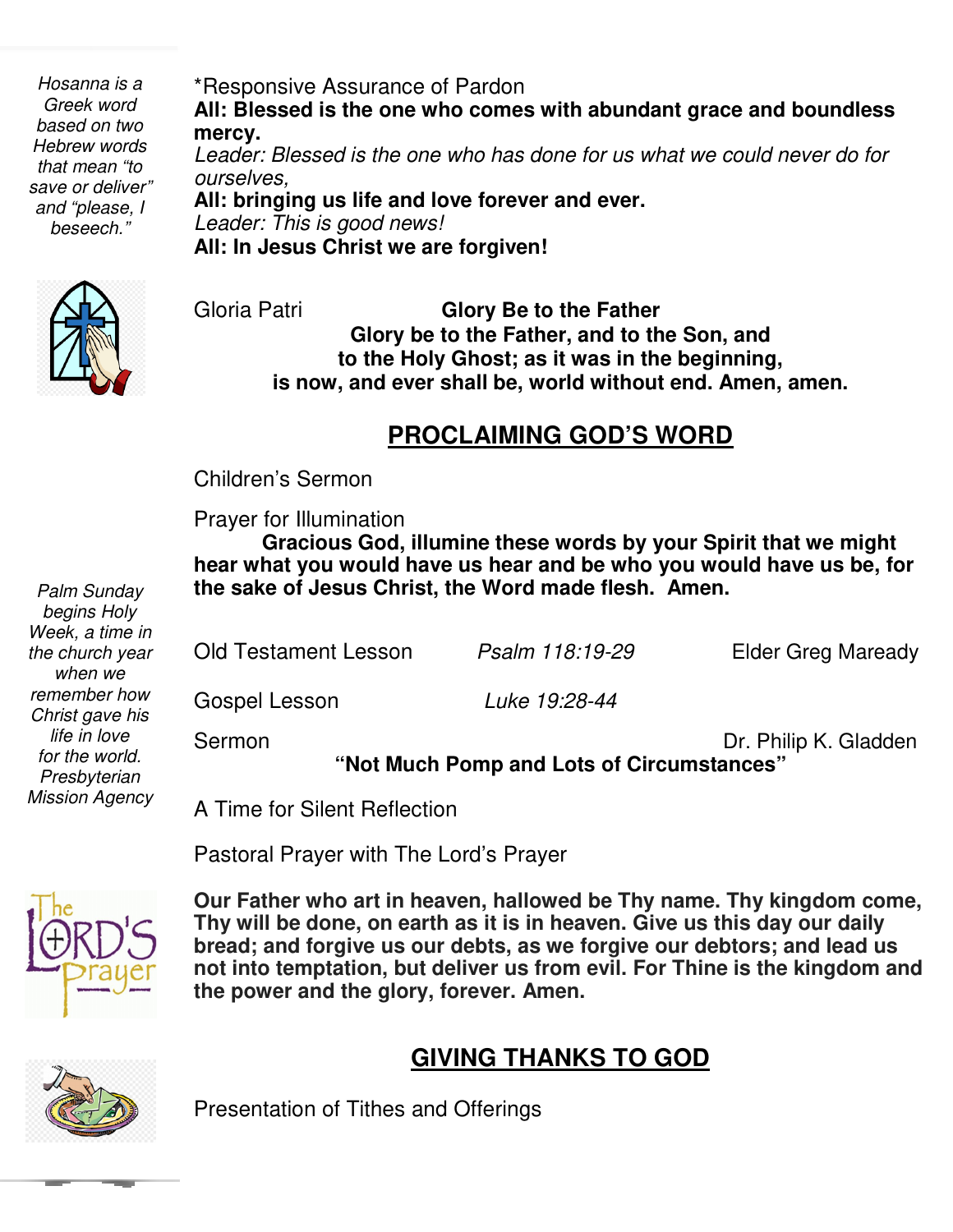*house of the "Blessed is the one who comes in the name of the Lord. We bless you from the Lord." Psalm 118:26* 



Offertory Anthem **"Blessed Is the King! Hosanna!**

Lloyd Larson, 2013

*Blessed is the King who comes! Hosanna, hosanna Lift your voice and sing, "Hosanna, hosanna!" Glory to the King who comes! Hosanna! "Hosanna in the highest!" That ancient son your voice the highest!" song we sing, For Christ is our Redeemer, the Lord of heaven, our King. O may we ever praise Him with heart and life and voice, And in His blissful presence eternally rejoice! Ahe* **Cifertory Anthem "Blessed Is the King! Hosanna!**" Lloyd Larson, 201<br> *Blessed is the King who comes! Hosanna, hosanna!*<br> *Lift your voice and sing, "Hosanna, hosanna!"*<br> *Show to the King who comes! Hosanna!*<br> *Ho* **Blessed is the King who comes! Hosanna, hosanna!** *nrist is our Redeemer, the l<br>y we ever praise Him with<br>And in His blissful presenc* 

\*Doxology and Prayer of Dedication *Praise God from whom all blessings flow; Praise Him all creatures here Praise below; Praise Him above ye heavenly host; Praise Father, Son, and Holy Ghost. Amen. Praise Him above ye heavenly host;<br>aise Father, Son, and Holy Ghost. Ar<br>rmation of Faith: (Philippians 2:5-11)* 

The Affirmation of Faith: *(Philippians 2:5*



| \HHHK\VIF<br>"As in that<br>entrance to<br>Jerusalem,<br>hosannas we | <b>Christ Jesus,</b><br>though he was in the form of God, did not regard equality with God<br>as something to be exploited, but emptied himself,<br>taking the form of a slave, being born in human likeness.<br>And being found in human form, he humbled himself<br>and became obedient to the point of death –<br>even death on a cross.<br>Therefore, God also highly exalted him<br>and gave him the name that is above every name,<br>so that at the name of Jesus every knee should bend,<br>in heaven and on earth and under the earth,<br>and every tongue confess to the glory of God:<br><b>Jesus Christ is Lord.</b> |                                                                                               |                              |  |
|----------------------------------------------------------------------|----------------------------------------------------------------------------------------------------------------------------------------------------------------------------------------------------------------------------------------------------------------------------------------------------------------------------------------------------------------------------------------------------------------------------------------------------------------------------------------------------------------------------------------------------------------------------------------------------------------------------------|-----------------------------------------------------------------------------------------------|------------------------------|--|
| will sing to                                                         | Amen.                                                                                                                                                                                                                                                                                                                                                                                                                                                                                                                                                                                                                            |                                                                                               |                              |  |
| Jesus Christ,<br>to our                                              | *Hymn #198                                                                                                                                                                                                                                                                                                                                                                                                                                                                                                                                                                                                                       | "Ride On! Ride On in Majesty!"                                                                | <b>ST. DROSTANE</b>          |  |
| Redeemer<br>who still calls<br>today, asks                           | *Benediction                                                                                                                                                                                                                                                                                                                                                                                                                                                                                                                                                                                                                     |                                                                                               |                              |  |
| us to follow<br>with our love<br>and faith."                         |                                                                                                                                                                                                                                                                                                                                                                                                                                                                                                                                                                                                                                  | *Choral Benediction "Blessed is the King! Hosanna!"<br>Blessed is the King! Hosanna! Hosanna! | Lloyd Larson                 |  |
| Hymn #199,<br>"Filled with<br>Excitement<br>(Mantos y                | *Postlude                                                                                                                                                                                                                                                                                                                                                                                                                                                                                                                                                                                                                        |                                                                                               | *All who are able may stand. |  |

*palmas)"*